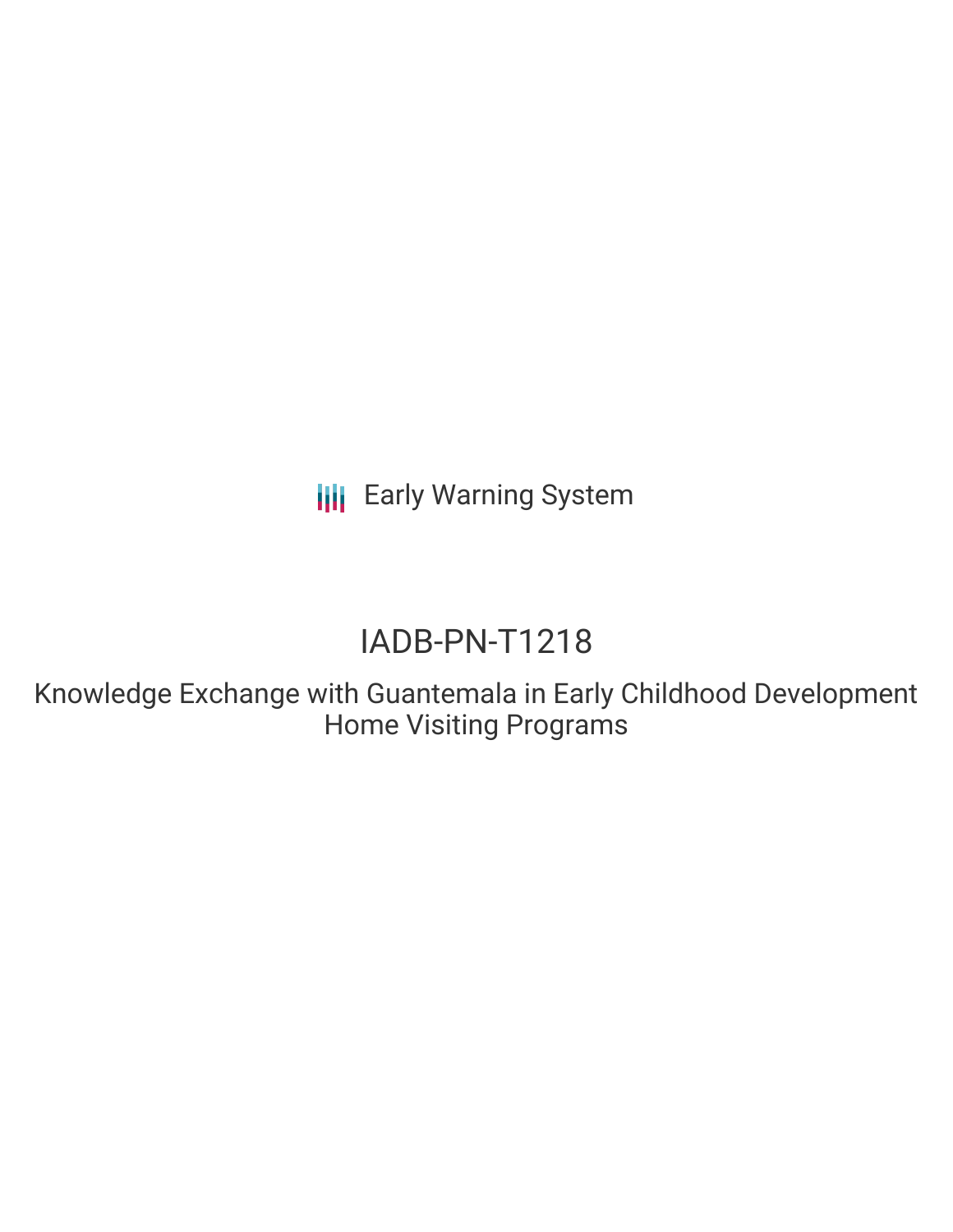

#### **Quick Facts**

| <b>Countries</b>               | Panama                                 |
|--------------------------------|----------------------------------------|
| <b>Financial Institutions</b>  | Inter-American Development Bank (IADB) |
| <b>Status</b>                  | Approved                               |
| <b>Bank Risk Rating</b>        | U                                      |
| <b>Voting Date</b>             | 2018-09-27                             |
| <b>Borrower</b>                | Government of Panama                   |
| <b>Sectors</b>                 | <b>Education and Health</b>            |
| <b>Investment Amount (USD)</b> | $$0.70$ million                        |
| <b>Project Cost (USD)</b>      | \$0.70 million                         |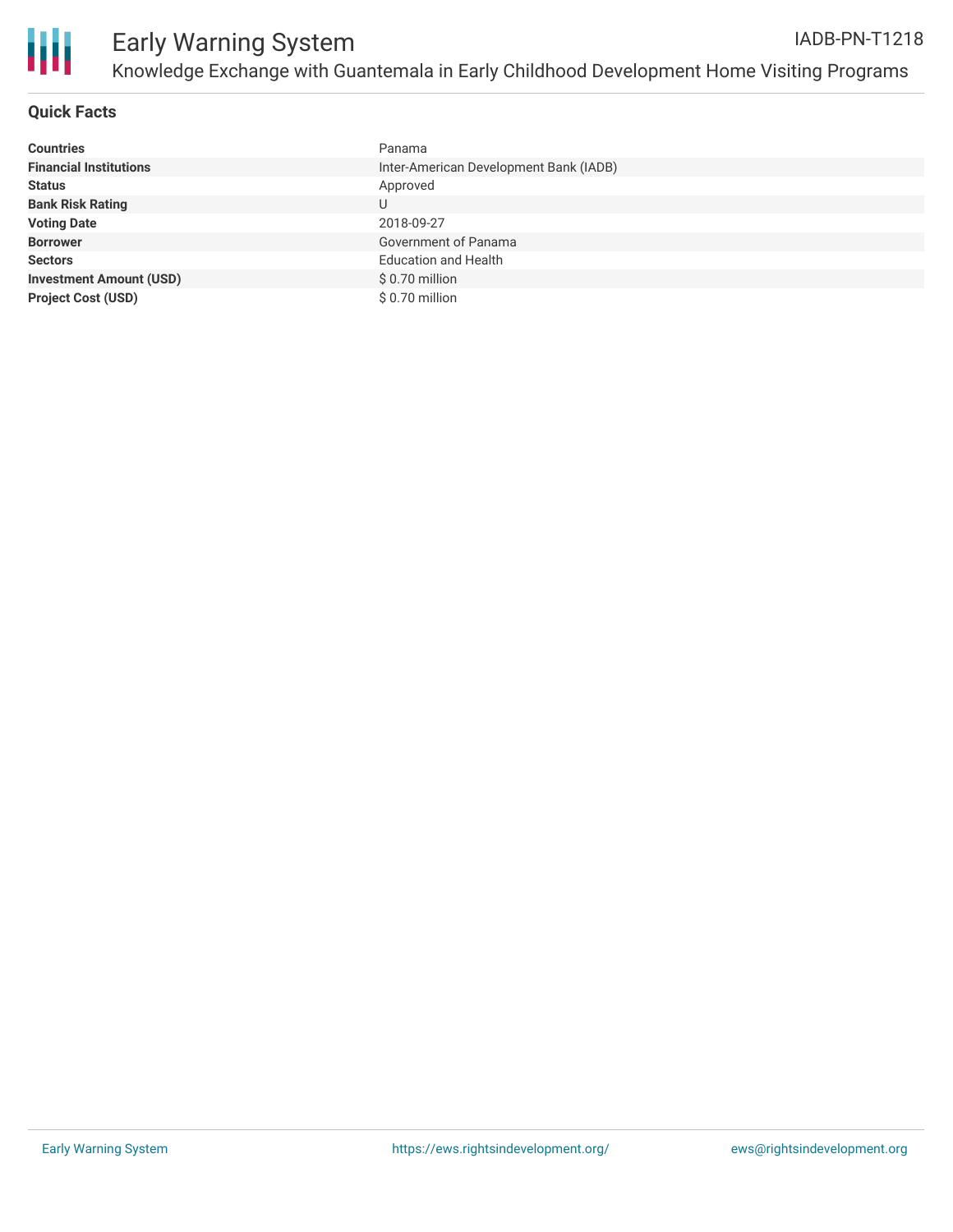

#### **Project Description**

The objective of this technical cooperation is to facilitate knowledge exchange in early childhood development home visiting programs. The specific objectives are: 1) increase knowledge on the design and implementation of home visiting programs for children between 0 and 4 years old; 2) identify best practices on home visiting programs for early childhood development , specifically the program "Reach Up and Learn"; 3) facilitate tools, instruments, knowledge and lessons learned from the implementation of "Reach Up and Learn" in order to develop an adaptation of the model for Panama's rural and indigenous communities.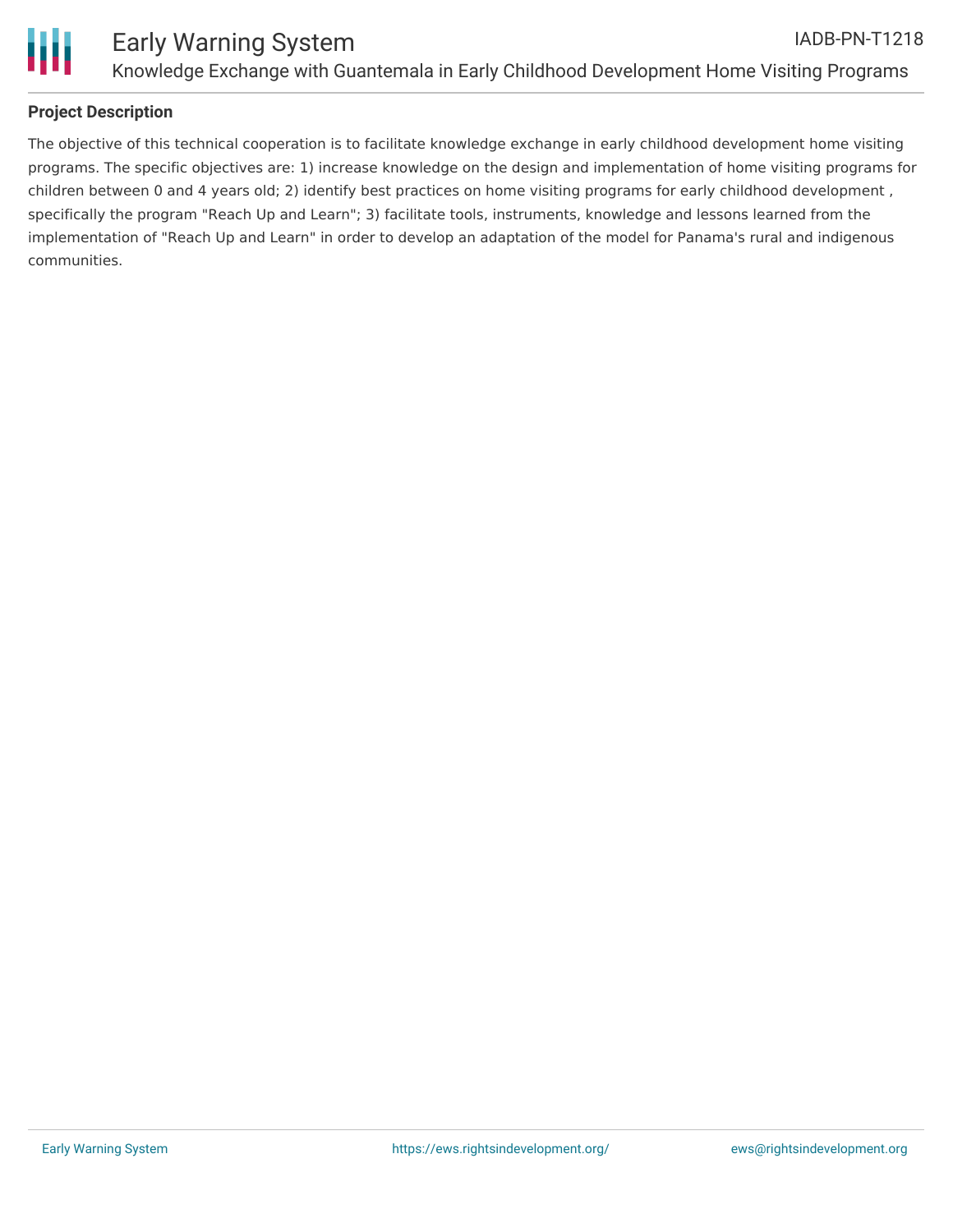

#### **Investment Description**

• Inter-American Development Bank (IADB)